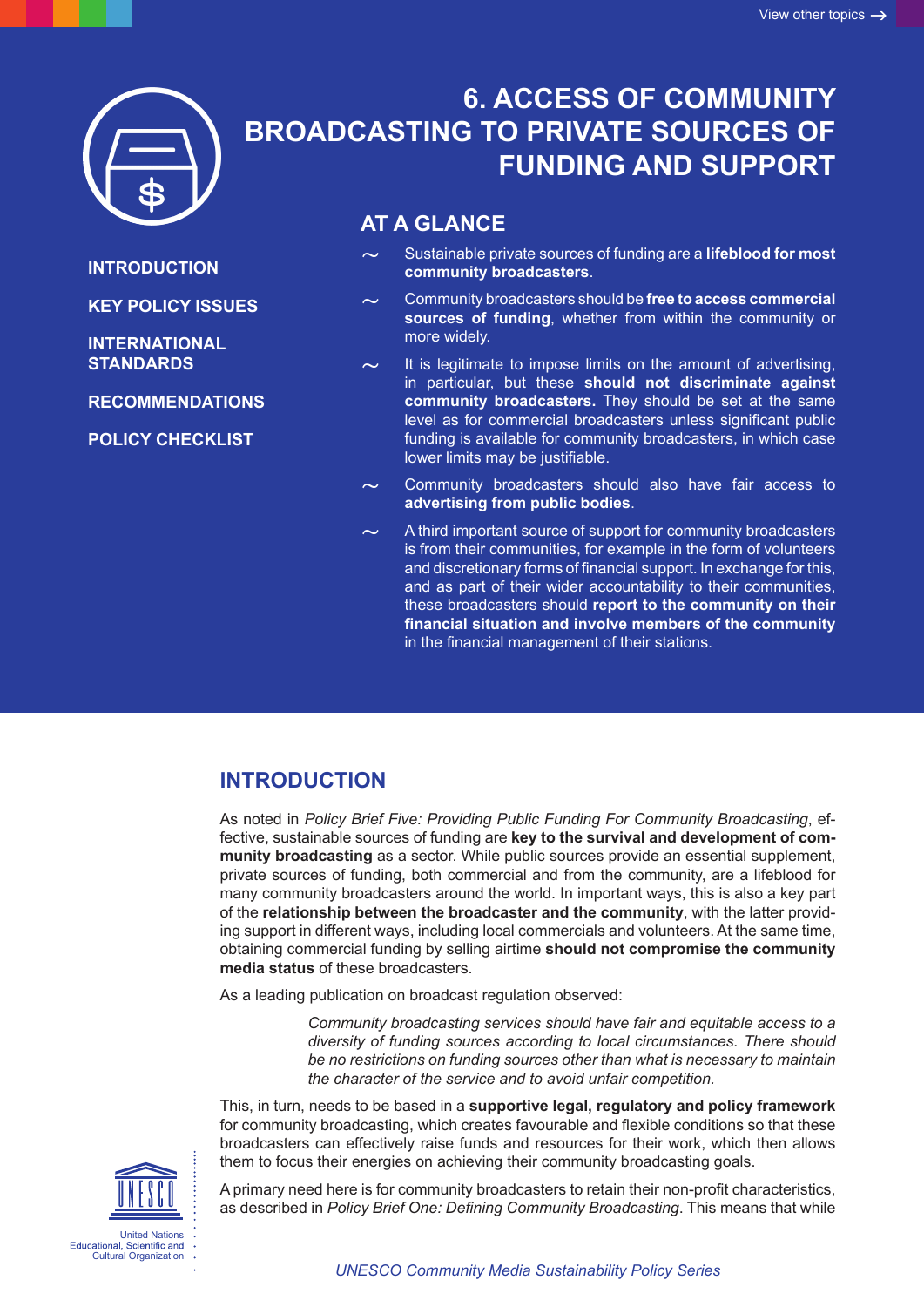#### *Access of Community Broadcasting to Private Sources of Funding and Support*

<span id="page-1-0"></span>they should be free to raise funds from a diversity of sources, **all profits or funds over and above day-to-day operating costs need to be reinvested** into the functioning of the station and the achievement of its goals. No individual or external entity should ever be allowed to make a profit from the operations as such of community broadcasters.

### **KEY POLICY ISSUES**

The issues relating to private sources of funding and support for community broadcasting can be broken down into three main categories. The first is the issue of **obtaining commercial sources of revenue**, such as advertising and/or sponsorship. The main principle here is that community broadcasters should have essentially unlimited access to these sources of funding, albeit subject to **certain limits to protect their community character**. The second issue is **access to public advertising**. This is a large, even dominant, source of advertising for all media in many countries, and there need to be ways to ensure that community broadcasters can access it without compromising their independence. Finally, their **relationship with the community** should be an important source of support in different ways for community broadcasters.

#### **1. Commercial sources of revenue**

Community broadcasters should be allowed to raise funds from commercial sources from within their communities. Common sources of this type of funding include **encouraging individual members of the community to pay small fees for local announcements** – for example of births, deaths and other civic developments (such as marriages) – and getting



local businesses to **advertise their products and services** on these stations.

Community broadcasters should also, for the most part, be able to access **wider commercial sources of funding**, such as advertisements and programme sponsorship. There is some debate about whether community broadcasters should accept pure commercial advertisements – such as for products like soft drinks or soap – but there would appear to be few if any legitimate reasons to prohibit them from doing so, and this is reflected in the international statements noted below. **Ethics concerning truthfulness in advertising** need to be observed and enforced.

It is common in many countries to impose **overall limits on the amount of advertising all broadcasters may carry**, so as to avoid the airwaves becoming dominated by advertisements, and it is reasonable for such limits also to apply to community broadcasters. In some countries, more stringent limits are imposed on community broadcasters, sometimes the limits that apply to the public broadcaster and some-

times different limits. Where there are **strong public funding programmes** for community broadcasters, such 'special' limits may be justified as a trade-off for receiving public funding and also to ensure fair competition with commercial broadcasters. Otherwise, however, such limits are not justified.

### **2. Public advertising**

It is clear that community broadcasters should be able to include **advertisements from public sources** among the advertising revenues that they generate. Where local communities are the specific target of public advertising, **community broadcasters may be the most efficient and effective way for the government to reach its audience**.

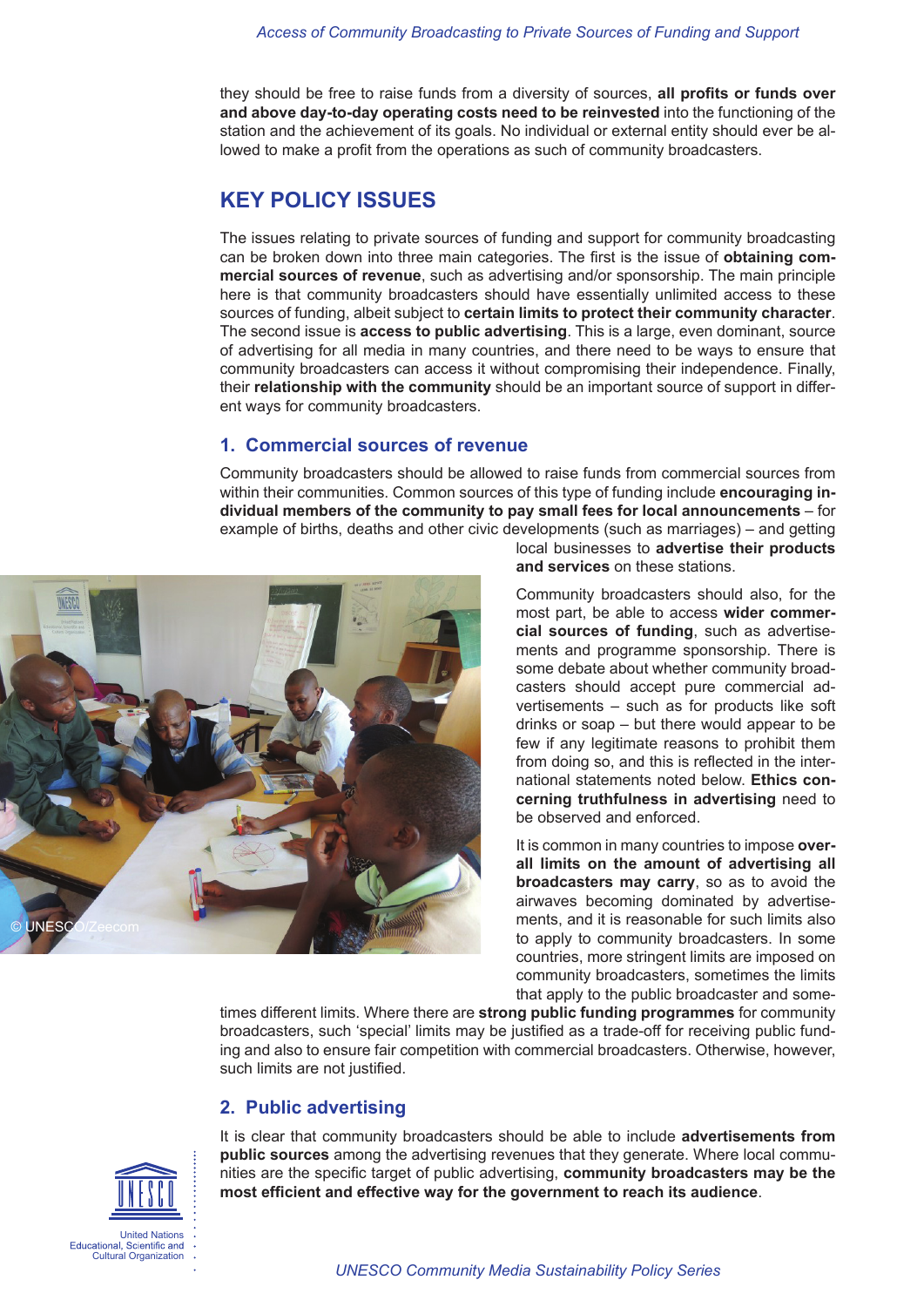<span id="page-2-0"></span>In some countries, special arrangements have been put in place with a view to **channelling public advertising to community broadcasters**. This could be positive if it does in fact ensure a good match between what advertisers are looking for and what community broadcasters can offer. But inasmuch as it seeks to channel advertising over and above this there are risks that it will either lead to government control or market distortions.

#### **3. Support from the community**

A key source of support for many community broadcasters is volunteers from the community. This is an ideal support mechanism inasmuch as it **bolsters the sustainability of the broadcaster while, at the same time, reinforcing its links to the community**. Indeed, in some countries, this sort of support has been formalised in the regulatory framework for community broadcasters.

A number of other more immediately financial forms of support for community broadcasters from the community are also possible, including membership fees, subscriptions and seeking sponsorships for programmes more as a form of support than for exposure. All of these can be positive, as long as they are applied in an appropriate manner and do not lead to preferential access or benefits on the part of certain members of the community, or the exclusion of members.

In return for this support, and as part of its broader obligation to be accountable to the community, community broadcasters should make sure that they engage in forms of **financial accountability to the community**, perhaps presenting it with the same financial reporting that they are required to provide to the regulator, in addition to involving the community in the financial management of the station.

### **INTERNATIONAL STANDARDS**

There are limited references to the issue of access to private sources of funding and support for community broadcasters in international standards, perhaps in part because this is largely assumed. The 2007 Joint Declaration of the special international mandates on freedom of expression states simply that that community broadcasters should "have access to advertising".

The most detailed statement on access to private revenue streams comes from the AM-ARC's Principles for a Democratic Legislation on Community Broadcasting, which state:

#### *Principle 12: Financing*

*Organized communities and non-profit groups that provide community broadcasting services have the right to assure their economic sustainability, independence and development, through resources such as donations, sponsorships, commercial and public advertising and other legitimate means. All of these will be entirely reinvested for the functioning of the station and the achievement of its goals. Any limitations imposed on the amount of time or quantity of advertising must be reasonable and non-discriminatory. Community media should present accounts to the community, making their financial management transparent and public.* 

The Recommendations by Participants of the *International Seminar on Community Media Sustainability: Strengthening Policies and Funding*, a UNESCO-sponsored event, also include clear standards on private funding for community broadcasters, calling for:

> *vi. Allowing community broadcasters to access funding from a diverse range of sources of funding, including advertising and sponsorship, on an equitable basis with other broadcasters.*